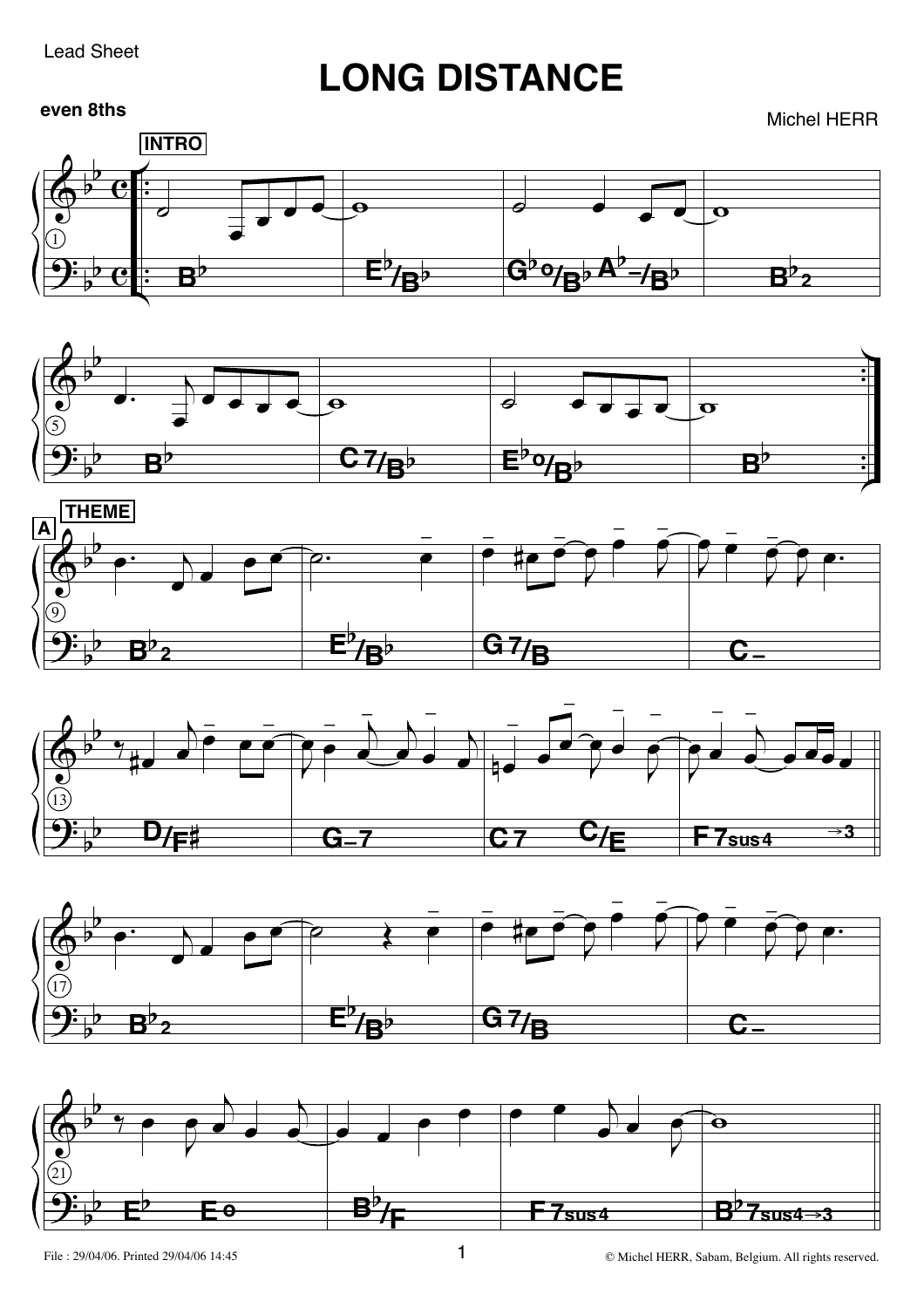Lead Sheet